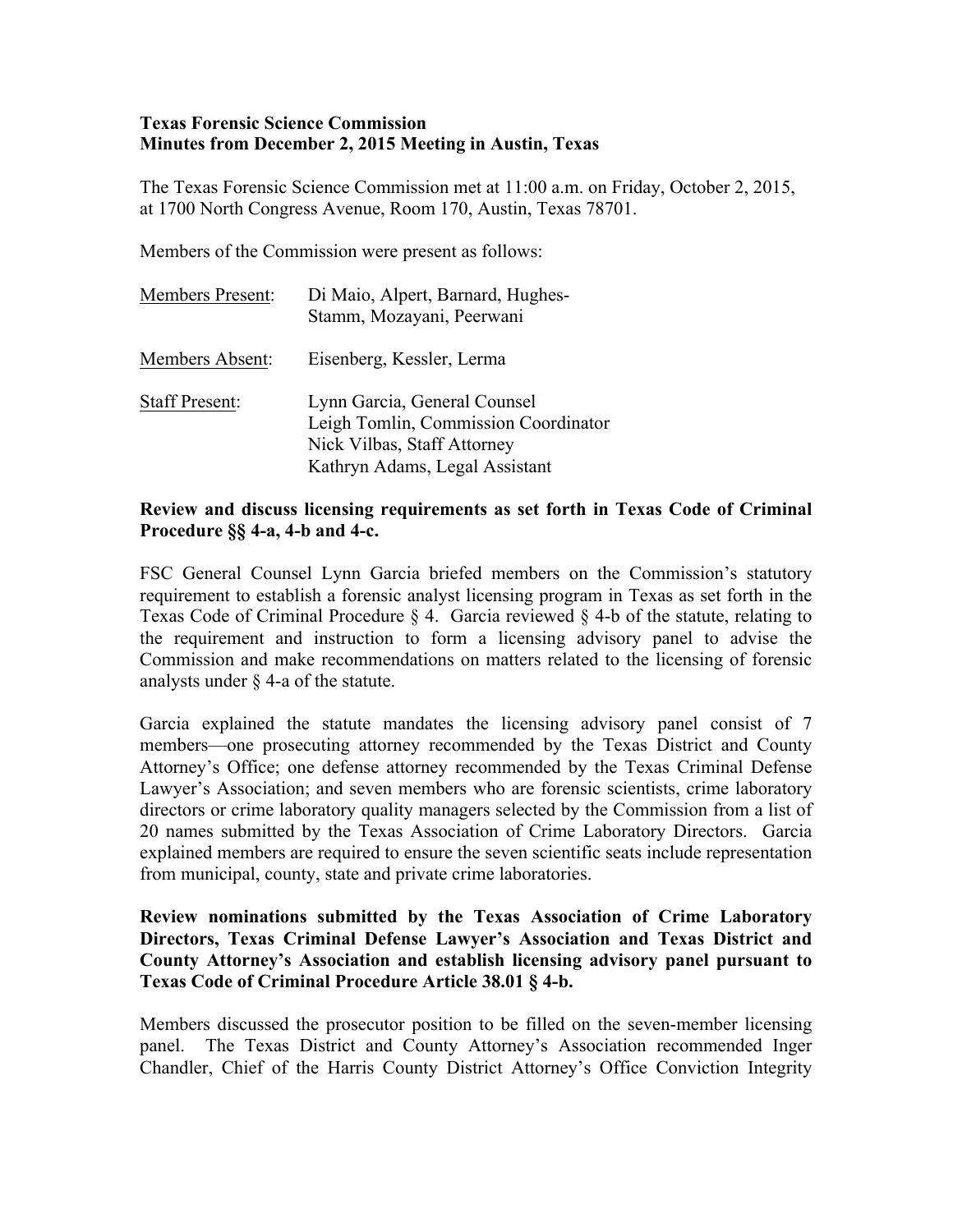Unit. Members approved Chandler as the prosecutor representative on the seven-member panel.

Members discussed the defense attorney position to be filled on the seven-member licensing panel. Commissioners reviewed a list of 4 nominees submitted by the Texas Criminal Defense Lawyer's Association, including Mark Daniel from Evans, Daniel, Moore, Evans & Biggs in Fort Worth, Texas, Deandra M. Grant, Law Offices of Deandra M. Grant, PC in Richardson, Texas, Keith S. Hampton, Law Office of Keith Hampton, in Austin, Texas and Mark R. Thiessen, The Theissen Law Firm, in Houston, Texas.

**MOTION AND VOTE:** *Alpert moved to approve Mark Daniel as the Texas Criminal Defense Lawyer's Association representative on the Forensic Analyst Licensing Advisory Panel. Mozayani seconded the motion. The Commission unanimously adopted the motion.*

Members discussed the seven positions to be filled by forensic scientists, crime laboratory directors, or crime laboratory quality managers, representing municipal, county, state and private crime laboratories.

Members selected seven people, representing municipal, county, state, and private crime laboratories. Other factors commissioners considered were location, education, area of forensic expertise, and position title.

**MOTION AND VOTE:** *Alpert moved to approve the following list to fill the seven scientific positions on the Forensic Analyst Licensing Advisory Panel:*

- *1. Michael S. Ward, Fort Worth Police Department Crime Laboratory*
- *2. Robert A. Middleberg, Ph.D. National Medical Services*
- *3. Greg Hilbig, Department of Public Safety – Tyler Regional Crime Laboratory*
- *4. Timothy Sliter, Ph.D. Southwestern Institute of Forensic Science*
- *5. D. Chris Heartsill, Tarrant County Medical Examiner's Office*
- *6. Linda Johnson, Johnson County Crime Laboratory*
- *7. James T. Miller, Houston Forensic Science Center*

*Alternate: Robert Sailors, Bexar County Forensic Science Center Criminal Investigation Laboratory\**

*Peerwani seconded the motion. The FSC unanimously adopted the motion.*

\***MOTION AND VOTE**: *Alpert moved to recommend Commission General Counsel Lynn Garcia seek guidance from the Attorney General on whether an advisory, alternate member is permitted for the panel pursuant to Tex. Code Crim. Proc. art. 38.01 § 4-b. Pending approval, Robert Sailors from Bexar County Forensic Science Center Criminal Investigation Laboratory will serve as an alternate to the Licensing Advisory Panel. Barnard seconded the motion. The FSC unanimously adopted the motion.*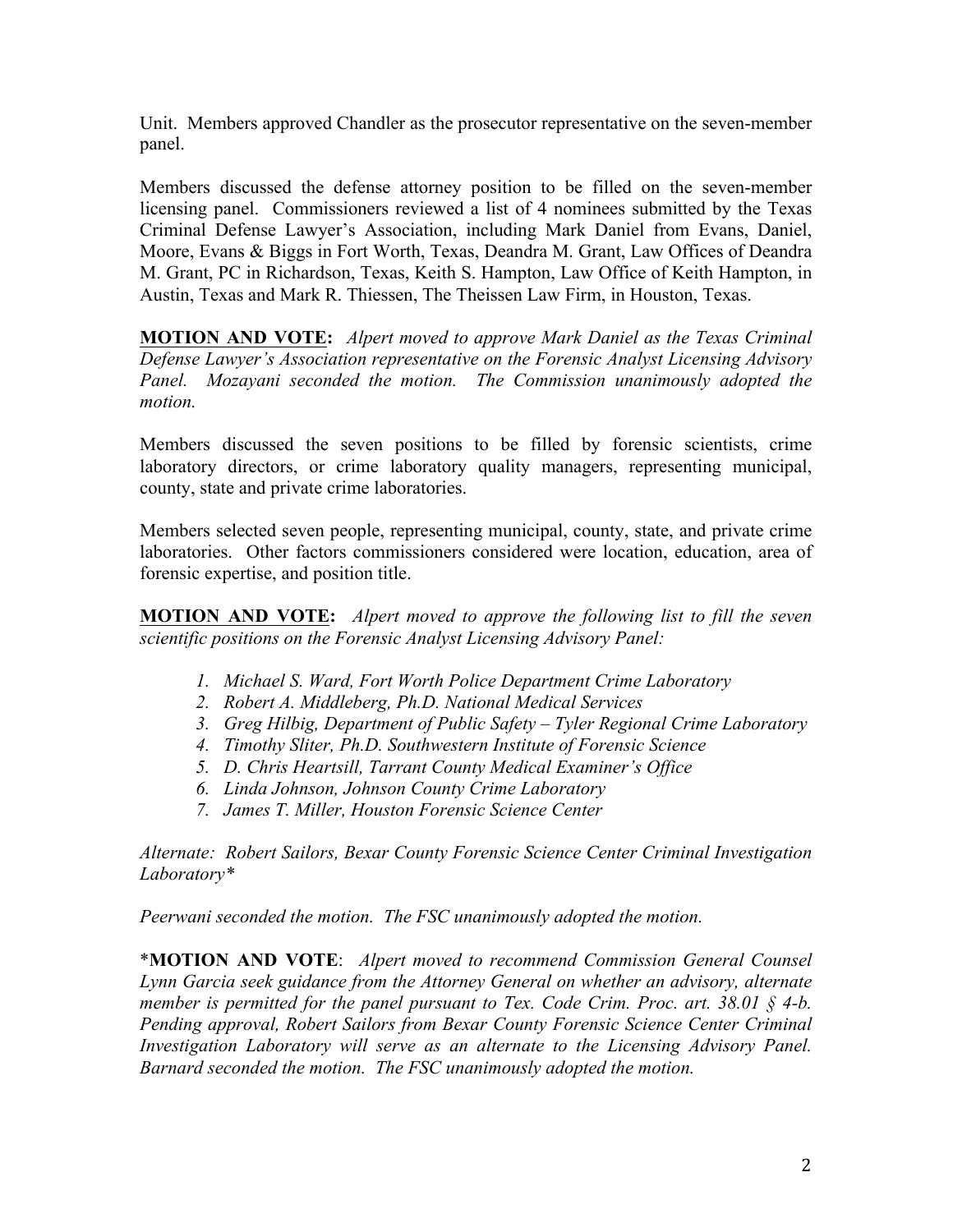## **Schedule and location of first licensing advisory panel meeting and any future FSC licensing program and committee meetings.**

Commission staff will distribute a letter of congratulations to each of those selected for the licensing panel before the end of the week. Members discussed that a February 11, 2016 meeting of the panel would be convenient, because the Commission meets for its quarterly meeting February 12, 2016. Commission staff will circulate the February 11 suggestion and solicit feedback from panel members regarding scheduling the first Licensing Advisory Panel meeting for that date.

## **Discuss status of DNA Mixture Interpretation Review.**

Members discussed the following items:

- a. Laboratory progress protocols, case reviews and training;
- b. Process flowchart and TDCAA notice;
- c. Defense counsel resources;
- d. Guidance for public dissemination;
- e. Training for lawyers and scientists; and
- f. Resources needed to implement review project.

**MOTION AND VOTE:** *Barnard moved to delegate to DNA Mixture Interpretation Review Panel Chair, Dr. Hughes-Stamm, the authority to develop and update information related to the Commission's DNA Mixture Interpretation Review on the Commission's website and otherwise. Alpert seconded the motion. The FSC unanimously adopted the motion.*

**MOTION AND VOTE**: *Barnard moved to delegate to DNA Mixture Interpretation Review Panel Chair, Dr. Hughes-Stamm, the authority to approve funding requests for DNA training, travel to trainings, staffing related to the case review and other related items that may require attention and approval in between the Commission's quarterly meetings. Peerwani seconded the motion. The FSC unanimously adopted the motion.*

#### **Discuss extension of assistant general counsel staff to permanent status**

**MOTION AND VOTE:** *Alpert moved to approve initiating the paperwork and application process to extend the assistant general counsel staff position to permanent status. Hughes-Stamm seconded the motion. The FSC unanimously adopted the motion.*

## **Review and approve edits to 37 Texas Administrative Code Part 15, Chapter 651 for purposes of ensuring consistency in terminology and statutory references.**

**MOTION AND VOTE:** *Peerwani moved to approve the proposed change to 37 Texas Administrative Code Part 15, Chapter 651 for purposes of ensuring consistency in terminology and statutory references. Hughes-Stamm seconded the motion. The FSC unanimously adopted the motion.*